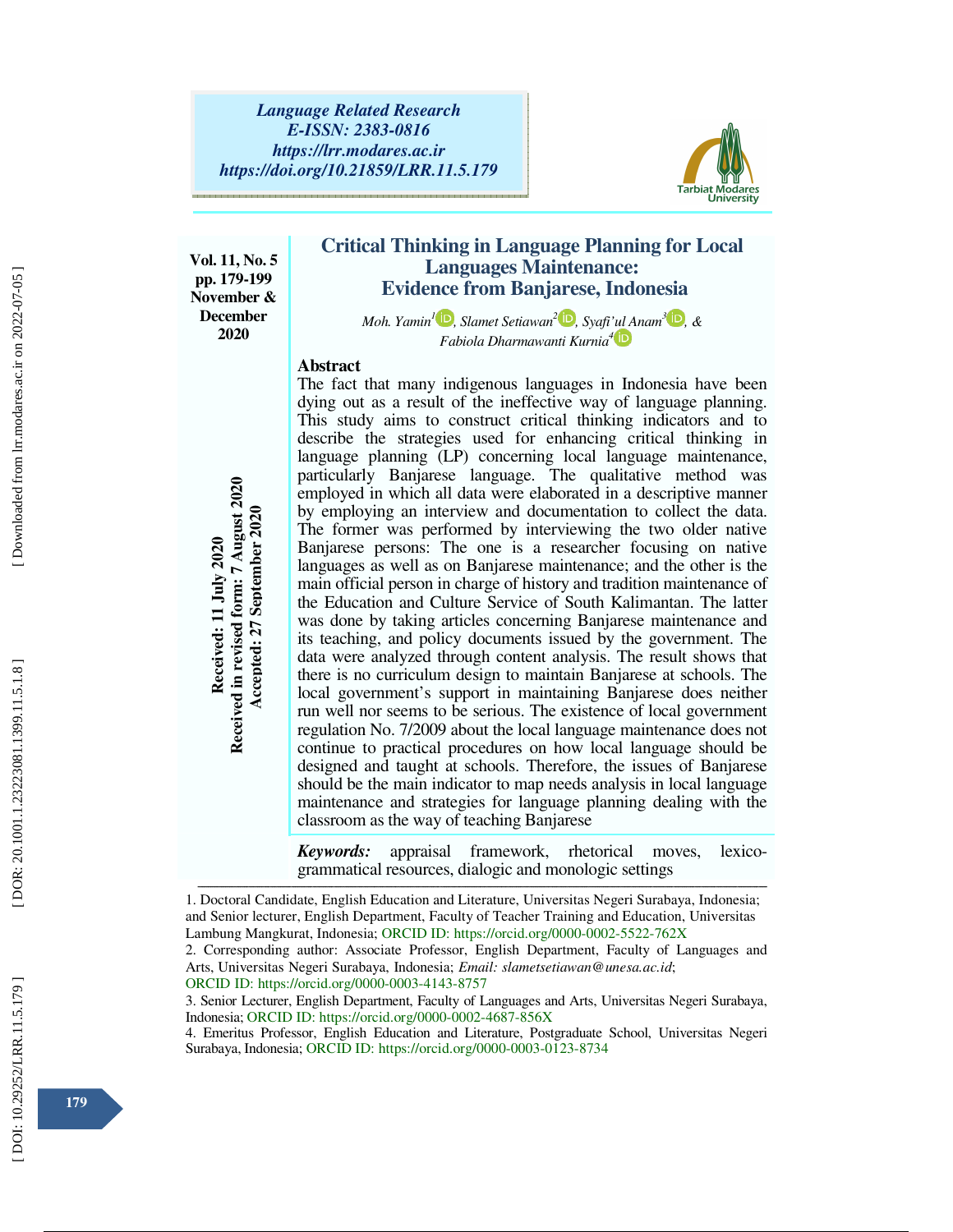#### **1. Introduction**

A language in all conditions and situations determines how its users of language can communicate and share messages. Language is the reflection on how people behave, think, and act; it is the civilization of people. Society or people exist because of language (Asemota, 2015). Therefore, it is necessary to save language so that it is living. Teaching people to maintain their local language is a must (Hermes et al., 2012). The role of language in society is central to culture tier because it bridges the messages to communicate in society. Every language is the norm, and the norm itself is born from social life. A language has core values, such as religious beliefs, family cohesion, and specific cultural traditions. This language core should be noticed as a prerequisite to maintain language existence. The language in society is the tool in which how the people interact and give meanings in each of their interactions (Kirkness, 2000; Pauwels, 2016). The global challenge in which major language takes the role of global communication is the potential to kill minor languages used by a part of the country or community; the minor language is marginalized and does not have the positioning role. Consequently, society in the community trends to leave and neglect the language. It commonly happens in local languages or indigenous languages (Chivhanga, 2013).

A study by Lindström (2007) discovers that Kuot is a language in a critical situation. Most adults of lower middle age and older are full speakers, but children are not learning it. In other words, it will become extinct in a few decades if nothing is done, but it is necessary if the community decides to turn it around and do so fast. The reason why Kuot undergoes extinction is that its older people speak Kuot for their interest, not the generation's interest. As a result, the young generation takes another role by speaking Tok Pisin, an English-lexified pidgin known in Papua New Guinea (PNG). Dealing with the description of Kuot in PNG, adults of about 35 years of age and older, who played in Kuot when they were children, are fluent in Kuot. People of intermediate ages have varying competence depending on their particular personal history. Tok Pisin is used by children even in families where both parents are natives in Kuot, and it has become the first (and only) language of the majority of Kuot children, starting with the generation now aged approximately 18. Children are often passive bilinguals and understand Kuot reasonably well but for the most part, are not able to speak it.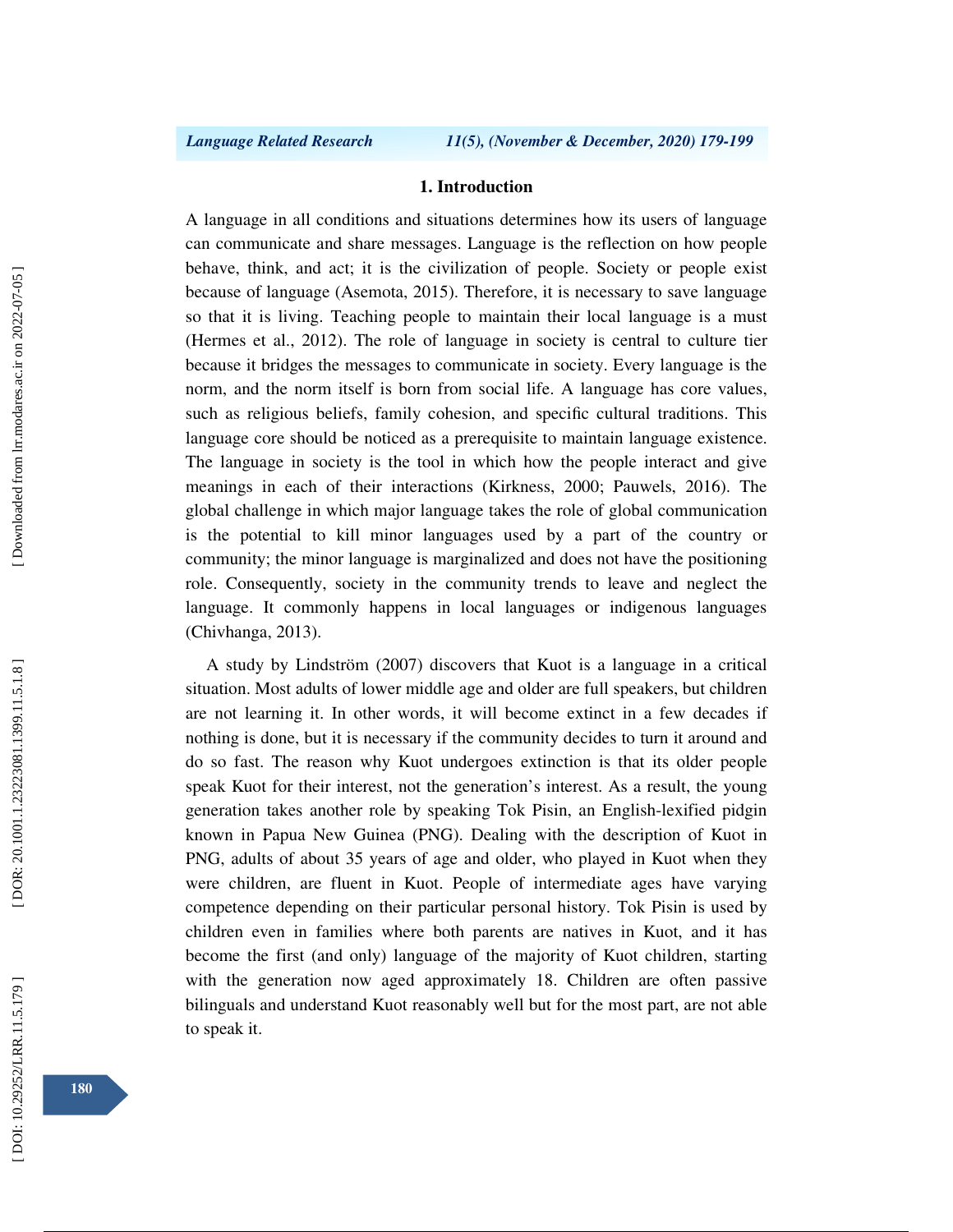A similar study was also conducted by Chivhanga (2013), based on which there had been downgrading and marginalizing the use of the African language. It endangers the position of the indigenous language that is threatened to die. Although the Government of Zimbabwe has its language policy through the Education Act of 1987 (revised in 1996), it fails to enforce the use of African languages as media of instruction. It indicates that the discussion concerning the death of indigenous languages should be responded to as an effort to save and maintain existence.

In Indonesia, there are 742 languages and 737 languages are still alive or are still used by speakers. Some of the languages that are still alive are considered to be on the verge of extinction. Sadly enough, 11 indigenous languages in the Western Indonesia (Papua and Maluku) have died out during 2011-2019<sup>1</sup>. This happens because of the number of native speakers. There are also some languages that are pressured by the influence of other more dominant regional languages. In addition, the conditions of Indonesian people who are multi-ethnic with their respective languages and cultures open up opportunities for contact through communication and interaction between different ethnicities of languages and cultures. The conditions of multi-ethnic societies that are followed by inter-ethnic contact including language contact can cause various linguistic phenomena such as bilingualism (or even multilingualism). This often occurs in minority language groups (Tondo, 2009). Such language contact can also result in a language shift. It is a permanent change in the choice of a person's language for everyday needs, especially as a result of migration or a change in language (language change), i.e., changes in the language during a period (Kridalaksana, 1993; Mbete, 2010). Setiawan (2001  $\&$  2020) states that the domination of major language determines the future of local language maintenance regarding whether it still exists as the culture tier.

From more than a hundred local languages, Banjarese is one of the languages existing with a thousand speakers mainly used by Banjarese people in south Kalimantan in 13 regions, such as Balangan, Banjar, Barito Kuala, Hulu Sungai Selatan, Hulu Sungai Tengah, Hulu Sungai Utara, Kotabaru, Tabalong, Tanah

<sup>1.</sup> https://www.cnnindonesia.com/nasional/20200221144218-20-476834/kemendikbud-11-bahasadaerah-punah-25-terancam-menyusul and https://edukasi.kompas.com/read/2020/02/21/17464191/datakemendikbud-2011-2019-11-bahasa-daerah-di-indonesia-punah?page=all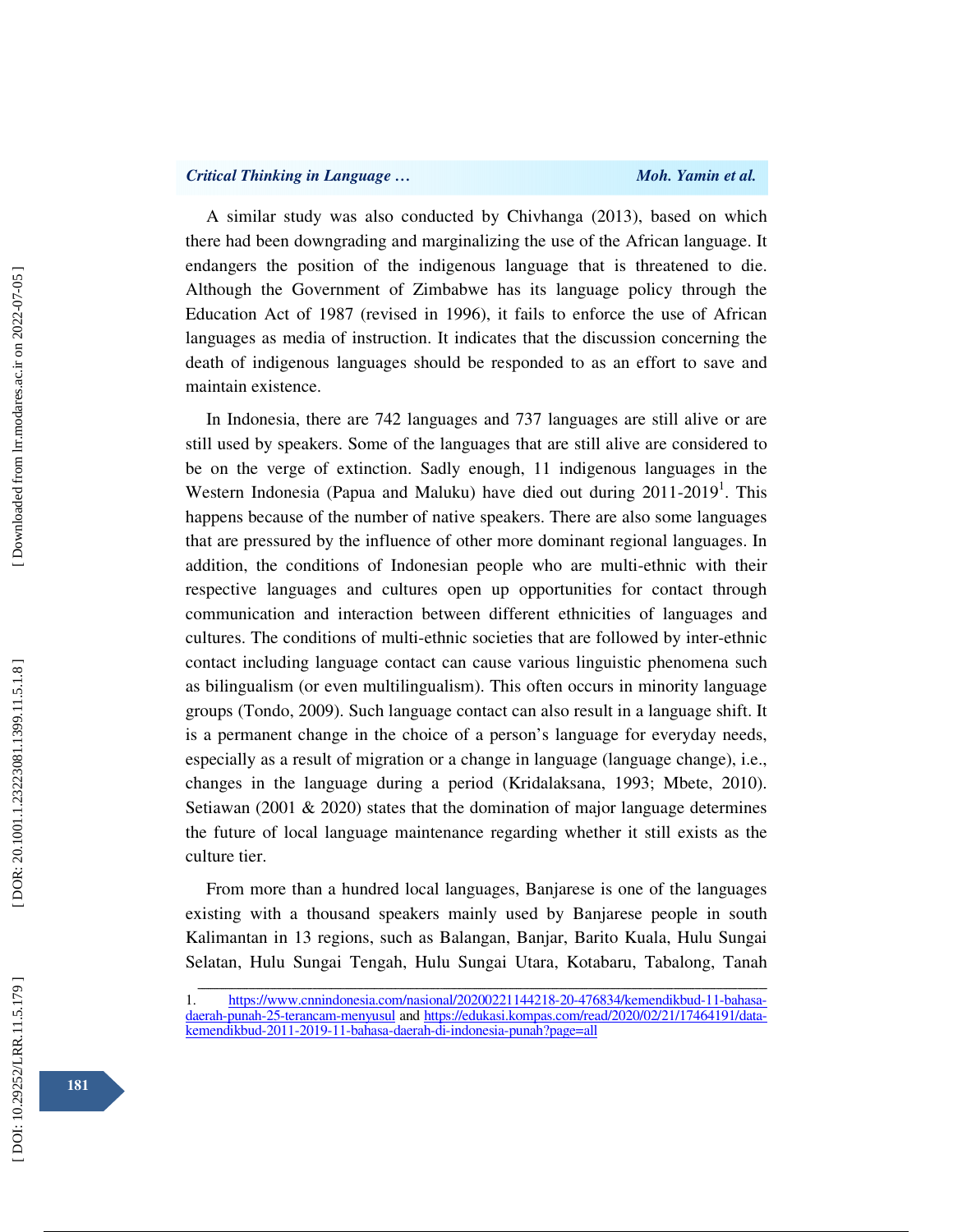Bumbu, Tanah Laut, Tapin, Banjarbaru, and Banjarmasin. Commonly, all schools use Banjarese as the media of communication and teaching subjects besides Indonesian (Farid, 2012). This language can survive. However, survival is not backed with supporting resources such as teaching Banjarese at school and the existence of Banjarese scholars caring for Banjarese maintenance. In addition, there is not a policy from the local government in maintaining and researching Banjarese in several aspects to enrich and give more values to Banjarese maintenance. It is the potential to downgrade Banjarese position in the next generation if it is not anticipated. Noortyani (2011) has started to propose the idea concerning the importance of the local government in putting some efforts to make Banjarese language an important part of the local content taught at schools. Maintaining Banjarese should be the attitude and action of all language users. If the language users are aware, the positive attitude towards a language can be elaborated into language loyalty, language pride, and language awareness. This view is supported by Komalasasi and Rusdiana (2017), asserting that language maintenance is necessary to conduct as an effort to keep the local founding father's values. Fauzi (2008) states that the dominant trigger to Banjarese maintenance is Banjarese people's loyalty toward the use of Banjarese itself regarding whether it is in religious, educational, and cultural rituality.

Based on the previous studies, it seems that Banjarese position and its destiny should be saved to make the language alive for the speakers. Language planning in designing Banjarese to be the language communicated and learned is necessary to conduct. Through language planning, Banjarese can be taught at schools in an effort to maintain the language. Therefore, this article aims to construct critical thinking indicators and to describe the strategies used for enhancing critical thinking in language planning concerning local language maintenance. The importance of this research is based on the effort to maintain Banjarese as an indigenous language in South Kalimantan. For the significance of the study, it is intended to be the ideal proposal for local government in designing language policy through critical thinking to liven Banjarese as a subject at school and to trigger Banjarese people to love their indigenous language. Finding out critical thinking indicators in language planning concerning Banjarese maintenance will guide local government in producing policy in Banjarese maintenance, and schools have a clear framework in teaching Banjarese to students. In addition, strategies found used for enhancing critical thinking in language planning concerning Banjarese maintenance are helpful for schools and Banjarese teachers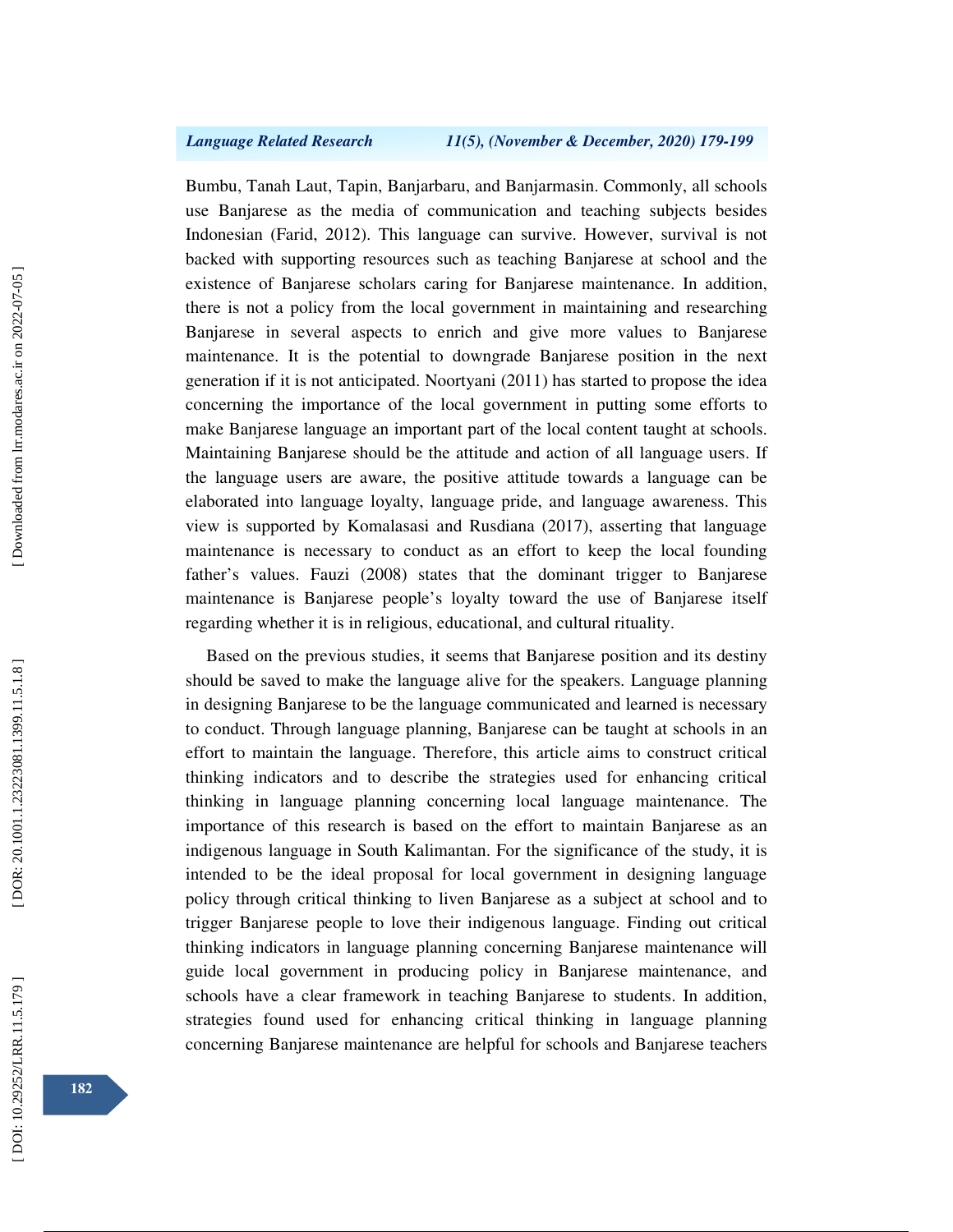in implementing their duties in local language maintenance.

## **2. Literature Review**

# *2.1 Local Language Maintenance through Education*

Schools can only have a limited role in keeping indigenous languages alive. Having dealt with language maintenance via schooling, it is necessary to affirm the existence of schools to keep the local language. The intergenerational transmission of language in the home from parents to young children is the key to keeping indigenous languages alive; however, schools can play either a positive or negative role in supporting the efforts of indigenous parents and communities (Reyhner, 1999). Hinton (1994, p. 3) proposes eight steps to be used by either teachers or students to maintain the local language as presented in Table 1.

#### **Table 1**

*Steps to Maintain Local Languages* (Hinton 1994, p. 3)

| <b>Teachers</b>                                        | Apprentices                                                                                         |
|--------------------------------------------------------|-----------------------------------------------------------------------------------------------------|
| 1. Be an active teacher. Find things to talk           | 1. Be an active learner. Ask about things. Create                                                   |
| about. Create situations or find something in          | situations, bring things to ask your teacher to tell                                                |
| any situation to talk about. Tell stories. Use         | you about; find things in the environment to ask                                                    |
| the language to tell the apprentice to do              | about; ask him/her to tell you stories.                                                             |
| things. Encourage conversation.                        | 2. Don't use English, even when you can't say it in                                                 |
| 2. Don't use English, not even to translate.           | the language. Find other ways to communicate                                                        |
| 3. Use gestures, context, objects, actions to          | what you want to say.                                                                               |
| help the apprentice understand what you are<br>saying. | 3. Use gestures, context, objects, actions to help in<br>your communication when you don't know the |
| 4. Rephrase for successful communication.              | words.                                                                                              |
| Rephrase things the apprentice doesn't                 | 4. Practice. Use new words and new sentences and                                                    |
| understand, using simpler ways to say them.            | grammar as much as possible, to yourself, to your                                                   |
| 5. Rephrase for added learning. Rephrase               | teacher, to other people.                                                                           |
| things the apprentice says to show him                 | 5. Don't be afraid of mistakes. If you don't know                                                   |
| correct forms or extend his knowledge to               | how to say something right, say it wrong. Use                                                       |
| more complex forms. Encourage                          | whatever words you know; use gestures, etc. for                                                     |
| communication in the language, even with               | the rest.                                                                                           |
| errors.                                                | 6. Be willing to play with language as children do.                                                 |
| 6. Be willing to play with language. Fantasize         | Name things you see, count them, talk about what                                                    |
| together; make up plays, poems, and word               | color they are. Make up stories.                                                                    |
| games together.                                        | 7. Understanding precedes speaking. You may                                                         |
| 7. Understanding precedes speaking. Use                | recognize and understand many things you cannot                                                     |
| various ways to increase and test                      | say. Focus on understanding: that is the most                                                       |
| understanding. Give the apprentice                     | important step toward language learning. After                                                      |
| commands to follow. Ask him/her questions.             | you understand an utterance fully, learning to                                                      |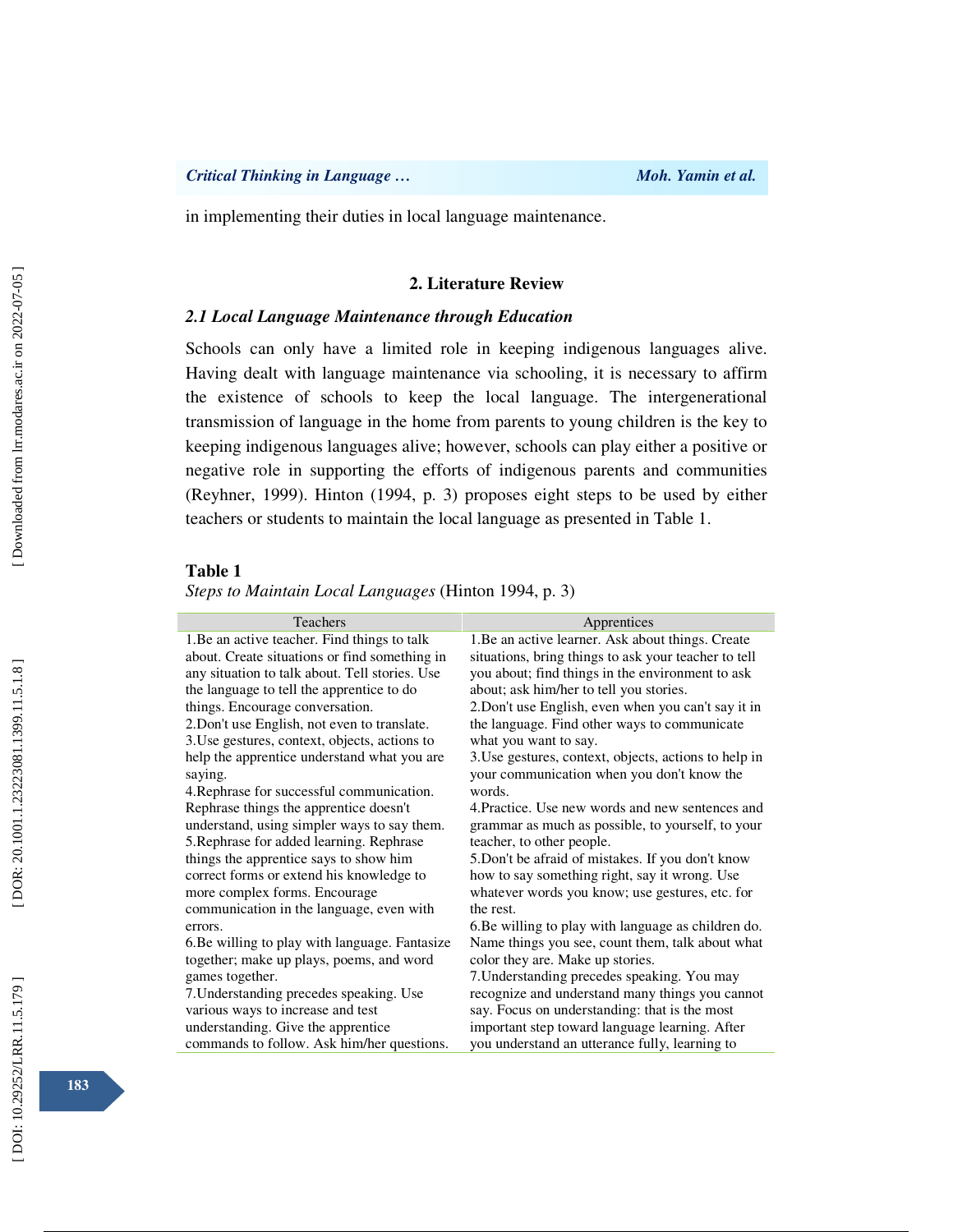#### *Language Related Research 11(5), (November & December, 2020) 179-199*

| <b>Teachers</b>                                | Apprentices                                          |
|------------------------------------------------|------------------------------------------------------|
| It is not necessary to focus on speaking each  | speak it will not take long.                         |
| new word right away; that will come            | 8. Be patient with yourself. It takes a long time to |
| naturally.                                     | learn a language well. You are doing a heroic        |
| 8. Be patient. An apprentice won't learn       | task; forgive mistakes.                              |
| something in one lesson. Repeat words and      |                                                      |
| phrases often, in as many different situations |                                                      |
| and conversations as possible.                 |                                                      |

What should be noticed in this context is that in spite of being faced with the majority language, English, it is an obligation to maintain the local language. The way to achieve this is through the home environment in which the parents should be habituated to speak through the indigenous language with their children as an effort to connect the old tradition from the old generation to the young generation. The more practice it is conducted, the more meaningful the local language maintenance is. Besides, the school presence is a continuation of the home habit. It seems that Banjarese subject should be taught at school as an effort to make students know more about Banjarese (Noortyani, 2011). It does not mean that the national language, Indonesian is not used at school. In a formal situation, when the classroom interaction takes place, national language or English is needed because of the subject and it is the must to use. However, outside the classroom interaction, speaking in the local language is required. It is the loyalty and appreciation of the local language as an effort to maintain the local language (Hatano, 2013).

### *2.2 Language Planning*

To support the effort toward Banjarese maintenance, it is important to language planning. It is made to urge Banjarese obliged to use for communication. Kennedy (1982) and Ferguson (2006) state that language planning is a governmentauthorized, long-term, sustained, and conscious effort to alter a language's function in society to solve communication problems. The presence of a state, especially local government in ruling a local language to exist, is needed. Besides, it should consider ideological aspects to liven local languages (Mahayanti & Madya, 2020). Its goal is to respect and cultivate regional languages as a national cultural treasure. Maintaining the local languages could, in many ways, be counter-productive with respect to foreign language learning. This is the intricate part of the language policy implementation (Hamied & Musthafa, 2019).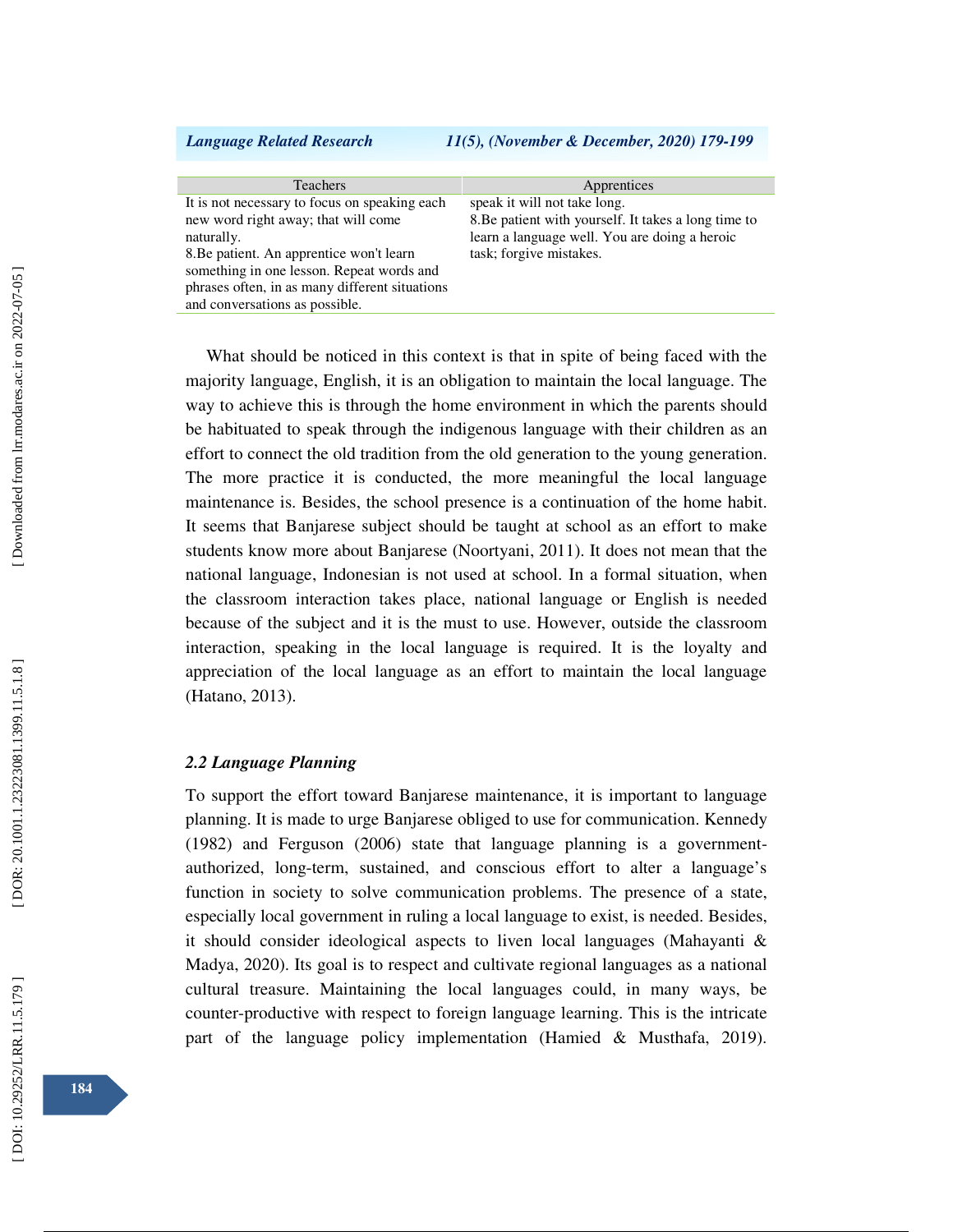Language policy in maintaining local languages is intended to create a participation function. As a result, the local languages live with their own culture (Paauw, 2009).

In language planning (LP), some steps should be taken into account. Stage one involves the gathering of facts about the situation, identifying problems, and isolating potential constraints. Stage two is the planning stage when goals are set, strategies are conceived, and outcomes are predicted. The plan is then implemented in stage three, and feedback on the success or failure of the plan takes place in stage four. As a result of the feedback, changes may be made to the program at any of the stages, as in Table 2.

**Table 2**  *Macro-LP vs. Micro-LP* 

| Level    |                    |  |
|----------|--------------------|--|
| Macro-LP | Government         |  |
|          | Ministry           |  |
|          | Regional authority |  |
|          | Institution        |  |
|          | Department         |  |
| Micro-LP | Classroom          |  |

Macro language planning is large scale and systematic, involving specific actions that are planned and carried out to promulgate language policies and to obtain certain results. It is stated by the authority, either central or regional government. Conversely, micro language planning focuses on the finer mechanisms of the implementation process on how language teaching is conducted, starting from teaching material preparation, syllabus, and the other supporting details to gaining teaching-learning achievement (Kheng & Baldauf, 2011).

## *2.3 Critical Thinking in LP*

Language maintenance in language planning should be viewed as the efforts to save the local language alive. The efforts of language maintenance in language planning are interpreted in policy, curriculum, and teaching practice. It means that the practice of language maintenance can be conducted through language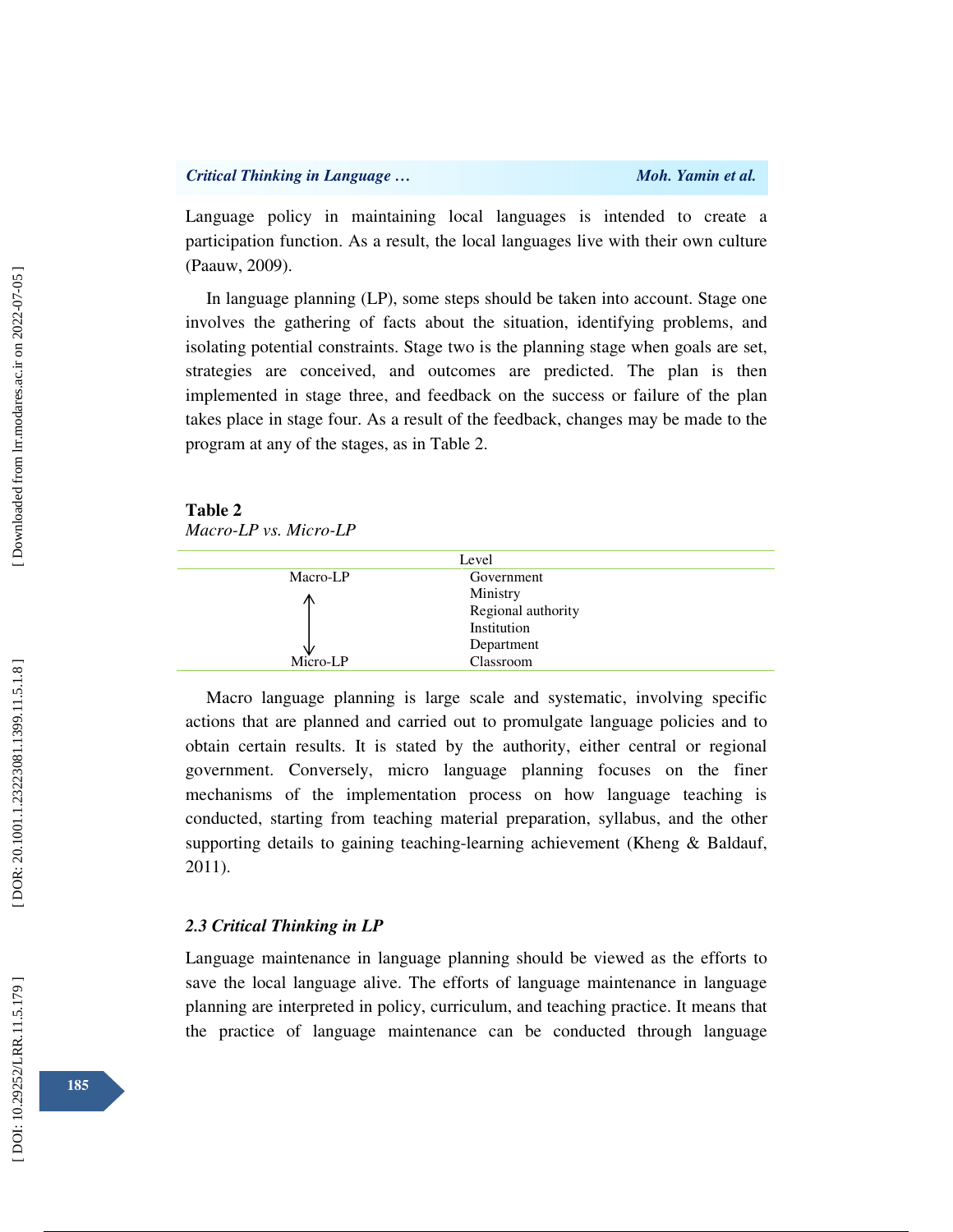planning. Designing language planning should be conducted carefully and correctly based on the goal of language planning itself. If it concerns language planning for local language maintenance on how the local language should be maintained through education, any supporting details to get the success of language planning implementation, such as assessing language resources, assigning preferences and functions to one or more languages, and developing their use according to previously determined objectives are necessary (Kennedy, 1982; Kaplan & Baldauf, 1997; Ferguson, 2006). Therefore, critical thinking in language planning is viewed as the ability of individuals to understand and make sense of the world and events and situations around them (Al-qahtani, 2019). It is based on criteria, self-correcting, and sensitivity to context. It is the way to encompass the mental processes, strategies, and representations people use to solve problems, make decisions, and learn new concepts (Be ćirovi ć et al., 2019). Ab Kadir (2016) views critical thinking as the process of judging and assessing involving the ability to recognize or develop an argument, use evidence in support of that argument, draw reasoned conclusions, and use the information to solve problems. Through critical thinking, it afforded students the opportunity to construct new knowledge and develop a sense of critical consciousness (Kaemanje et al., 2017). Critical thinking can be built through exploring the experiences, discussing them, and giving critics toward the messages of experience. As a result, critical thinking formation is constructed by making interaction among students dealing with the topic shared and discussed (VanderLind, 2018).

It is to be noted that LP for maintaining local language should consider the crucial ones supporting the success of the local language implementation. Viewed from micro-LP, the supporting environment, school curriculum, and teachers teaching the local language should be facilitated. Those are the main parts to achieve the goal of empowering local language maintenance (Taylor-Leech & Benson, 2017). The studies conducted by Nyati-Saleshando (2019) and Hodges and Prys (2019) state that it is necessary to employ the holistic human rightsbased approach to create fertile ground for social change in language ethos, power structures, and language revitalization. Through this, it is the path for strengthening language existence. The presence of the role of individuals, families, communities, and society is required. Community activities ranging from formal government-funded activities to more ad-hoc and naturally-occurring language activities. Therefore, in LP through critical thinking, it is important to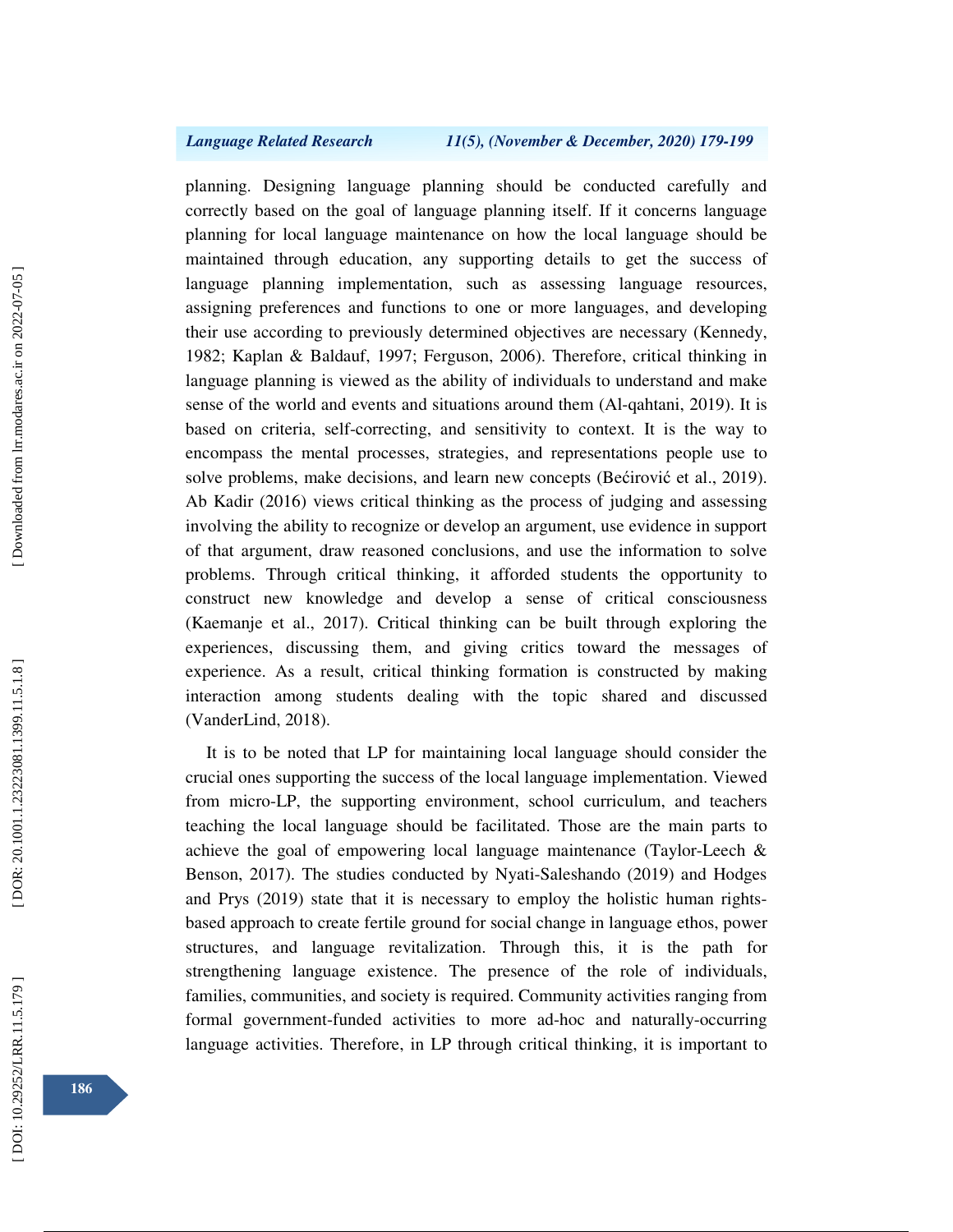declare what programs should be implemented for language success. Besides, Liddicoat and Taylor-Leech (2014) also assert the importance of broad contexts of language planning activity in which local agents work. Zein (2017), through Baldauf and Kaplan's framework of language-in-education policy, views LP as the way to analyze policy, and make recommendations on access, community, resourcing, curriculum, methodology, and material, personnel, and evaluation policies. Those are called critical thinking in language planning.

### **3. Methods**

This section describes the research design, the participant, instruments, techniques of data collection, and data analysis techniques.

## *3.1. Research Design*

The research design used in this research is qualitative in which the research was conducted based on descriptive data. In the qualitative approach, the research was conducted to find out and describe the data whether documentation or interview are intended to be able to answer the research problems, namely to construct critical thinking indicators and to describe the strategies used for enhancing critical thinking in language planning (LP) concerning local language maintenance. The variables researched are critical thinking indicators and strategies in language planning concerning local language maintenance. The setting of the research was in South Kalimantan by using documentation and interview to collect the data.

### *3.2. Participant*

The participants of this research are the older generation of the native language having research activities focusing on Banjarese maintenance and the main official person in charge of history and tradition maintenance of the Education and Culture Service of South Kalimantan. In interviewing both of them, the questions dealt with their comprehension, experiences, and knowledge about Banjarese in line with the research problems proposed. Besides, this research data are based on articles coping with Banjarese language maintenance and its teaching, and policy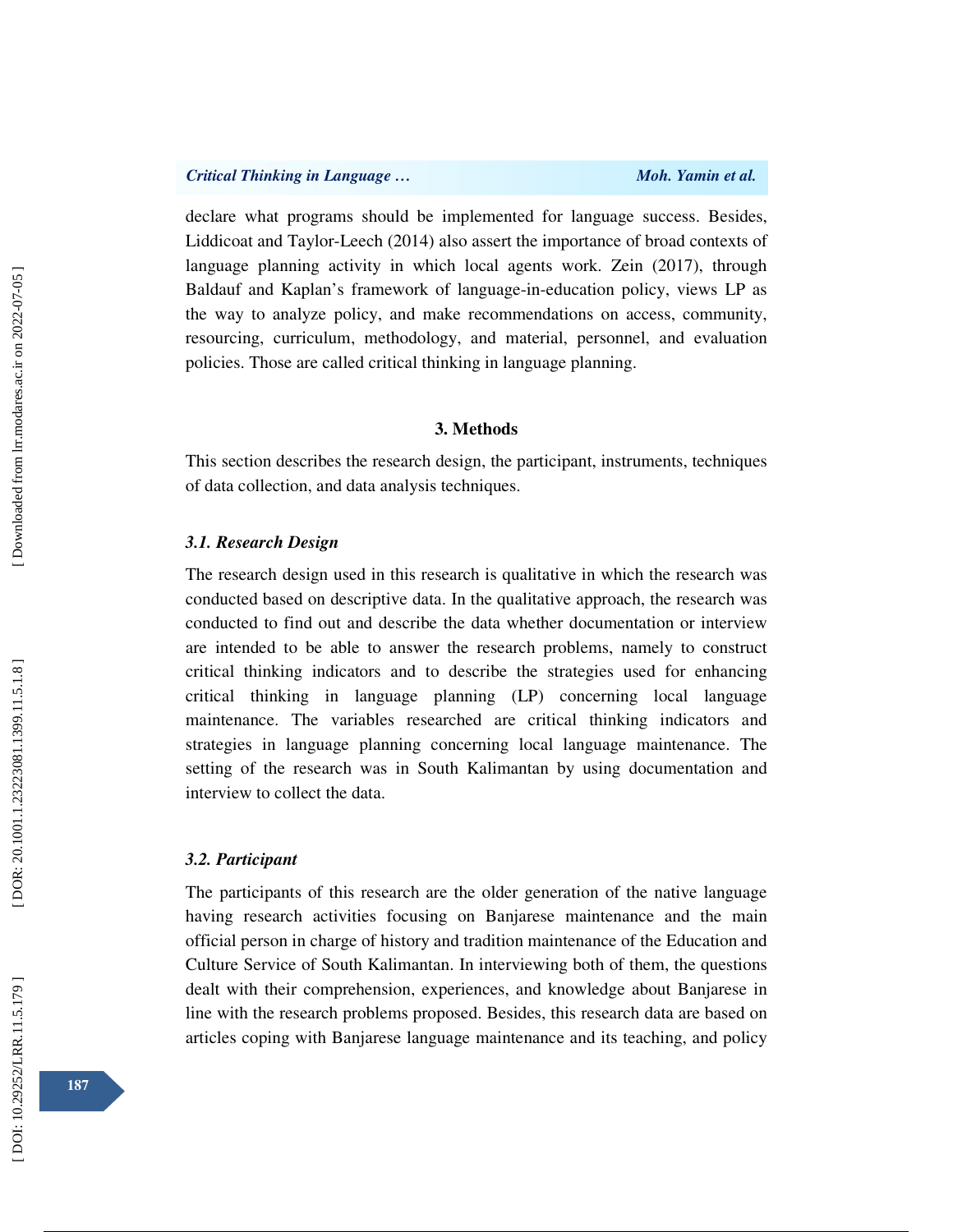document generated by the government as the main source of data in answering the research questions.

# *3.3. Instrument and Data Collection*

The data collection is conducted through documentation consisting of articles talking about Banjarese language maintenance and its teaching, policy document generated by the government. The other technique in data collection was also through an interview with the older generation of the native language having research activities focusing on Banjarese maintenance and the main official person in charge of history and tradition maintenance of Education and Culture Service of South Kalimantan.

The trustworthiness of documentation is assessed based on conformity toward the research problem scope. The interview guide's trustworthiness is based on coverage of the research problems proposed. Dealing with the interview process and duration, it was conducted based on the number of questions in the interview guide. Every respondent needed 25 minutes that was done by calling the phone and Whatsapp. The consideration is to prevent the spread of Covid-19.

### *3.4. Data Analysis*

The data were analyzed through content analysis (Krippendorff, 2004) based on macro-LP and micro-LP. Macro-LP is viewed from the local government in guiding Banjarese maintenance as the local language and whether there is a clear and measurable formulation in maintaining Banjarese; mico-LP is he implementation of the policy, supporting environment towards the success of language communication and school environment for the learners to learn Banjarese to check its effectiveness. The analysis was implemented through analyzing each article, identifying the way of language maintenance and its teaching, and synthesizing it. Concerning policy documents, they were analyzed by identifying and finding out whether it is on behalf of language maintenance and its teaching or not. The final analysis is through the data in documentation or interview are aimed to construct critical thinking indicators and to describe the strategies used for enhancing critical thinking in language planning (LP) concerning local language maintenance.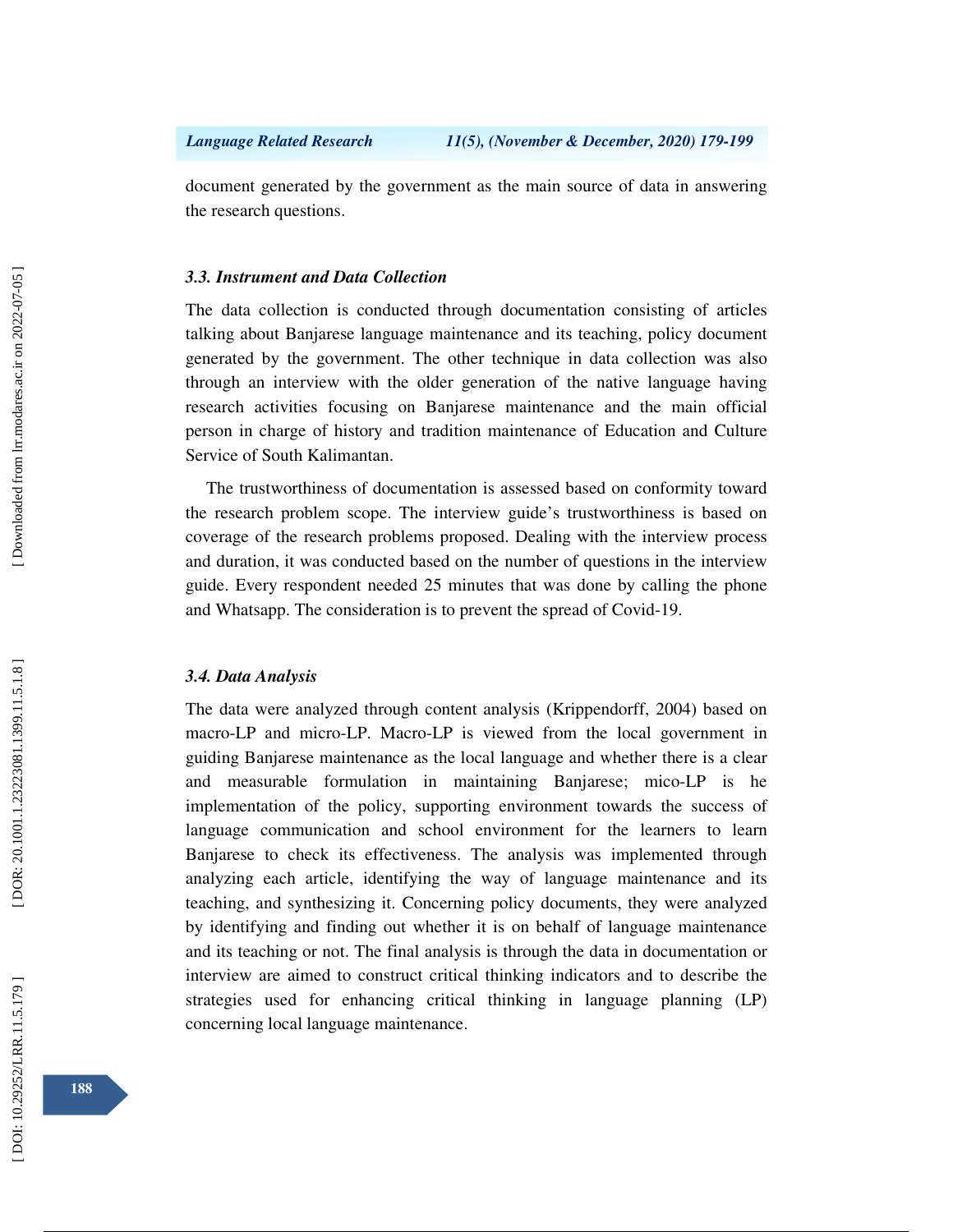# **4. Results**

Critical thinking indicators in language planning (LP) concerning Banjarese maintenance can be found from Fauzi's (2008) study in which he said that Banjarese is one of the mother tongues used by Banjarese people in Kalimantan island, Indonesia. Banjarese can be considered as a connecting language (lingua franca), mainly in three provinces: South Kalimantan, East Kalimantan, and Central Kalimantan. The way of maintaining Banjarese done by Banjarese people is constructed through high loyalty to their language in such a way that in daily communication they use Banjarese all the time. The presence of a major language, Indonesian does not influence them to do code-switching in daily communication. Also, commonly Banjarese people tend to gather in one community to maintain Banjarese (Komalasasi & Rusdiana, 2017).

The consciousness to respect and loyalty as well as to gather in their community is included in critical thinking of language planning. On one side, they are able to maintain their language existence; however, it is also a problem when they do not interact outside their community. It is necessary to bridge the gap. As a result, Banjarese maintenance takes place, and interaction outside their community also runs well.

Based on the study conducted by Farid (2012), it is found that Banjarese is not only used by natives, but also those who are not natives. The spread of Banjarese to non-native is considered as an effort to maintain the local language. More people either natives or non-natives use Banjarese, so it indicates that Banjarese has been the local language open to comers from other places outside Kalimantan. Banjarese speaking community does not only come from natives but also nonnatives.

Dealing with the strategies used for enhancing critical thinking in language planning (LP) concerning Banjarese maintenance, Noortyani (2011), in her study, affirms the important efforts to produce Banjarese dictionaries, grammar, and research on Banjarese that achieve to maintain Banjarese maintenance. Although Banjarese is alive at present, it does not guarantee that the next time Banjarese will be alive if there is not a planned and well-organized effort to save Banjarese. The global challenge in the future is more formidable than at present. The school presence in maintaining Banjarese is required to teach students Banjarese as a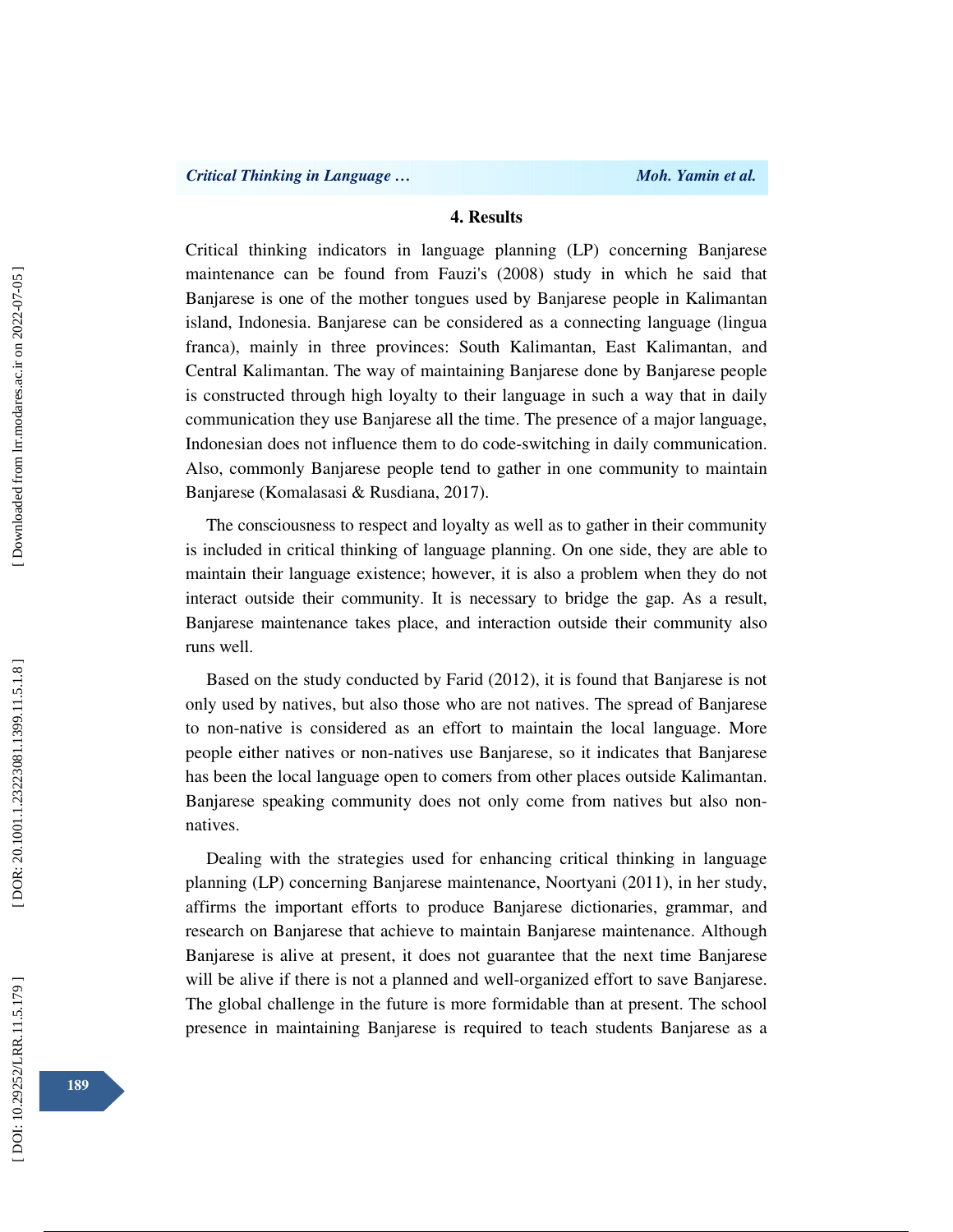local subject; Banjarese teachers are needed to teach them.

What the scholars found in their research is the base about the importance of Banjarese maintenance; the provincial government of South Kalimantan dealing with local government regulation No. 7/2009 about maintaining the local language is also the base<sup>1</sup>. It is stated that to maintain Banjarese, the Banjarese curriculum should be made; the Banjarese life as the way of communication and interaction should be created; there must be appreciation and awareness towards Banjarese, also Banjarese people's effort and participation in maintaining Banjarese. Therefore, three of them are designing elementary and secondary education curriculum for Banjarese, providing Banjarese teachers with teaching materials, and facilitating supporting details for the success of Banjarese teaching-learning implementation (Gubernur Provinsi Kalimantan Selatan, 2009).

Based on the interview with the older generation of native language having research activities focusing on Banjarese maintenance, she said that

*Pemertahanan bahasa Banjar dapat dilakukan melalui program sekolah dimana menjadi ruang belajar karena kehadiran sekolah berperan sentral dalam merawat kebudayaan nasional. Siswa yang mempelajari bahasa Banjar akan memiliki perasaan memiliki terhadap bahasa Banjar sebagai bahasa ibu mereka. Lingkungan sekolah pun perlu diciptakan dan didesain tanpa mengurangi penggunaan bahasa Indonesia sebagai bahasa formal di sekolah. Hal demikian perlu diatur dengan sedemikian rupa ketika bahasa Indonesia dan bahasa Banjar sama-sama saling digunakan di sekolah.* 

(Banjarese maintenance can be conducted through a school program in which it is taught. It is because of having a central position to preserve national culture. Students who learn it will have a sense of belonging towards Banjarese as their mother tongue. The school environment should be created and designed without reducing the use of the national language as the formal language at school. It should be set when Banjarese and Indonesian as a national language are used interchangeably) 2 (Komalasari, Personal Communication, 2020).

Arbain as the main official person in charge of history and tradition maintenance of Education and Culture Service of South Kalimantan also states that

ــــــــــــــــــــــــــــــــــــــــــــــــــــــــــــــــــــــــــــــــــــــــــــــــــــــــــــــــــــــــــــــــــــــــــــــــــــــــــــــــــــــــــــــــــــــــــــــــــــــــــــــــــــــــــــــــــــــــــــــــــــــــــــــــــــــــــــ 1. Gubernur Provinsi Kalimantan Selatan. (2009). Peraturan pemerintah provinsi Kalimantan Selatan No. 7 tahun 2009 tentang pemeliharaan bahasa dan sastra daerah.

<sup>2.</sup> Komalasari, I. (2020). Strategi pemertahanan bahasa di sekolah. Personal communication, 23 June 2020.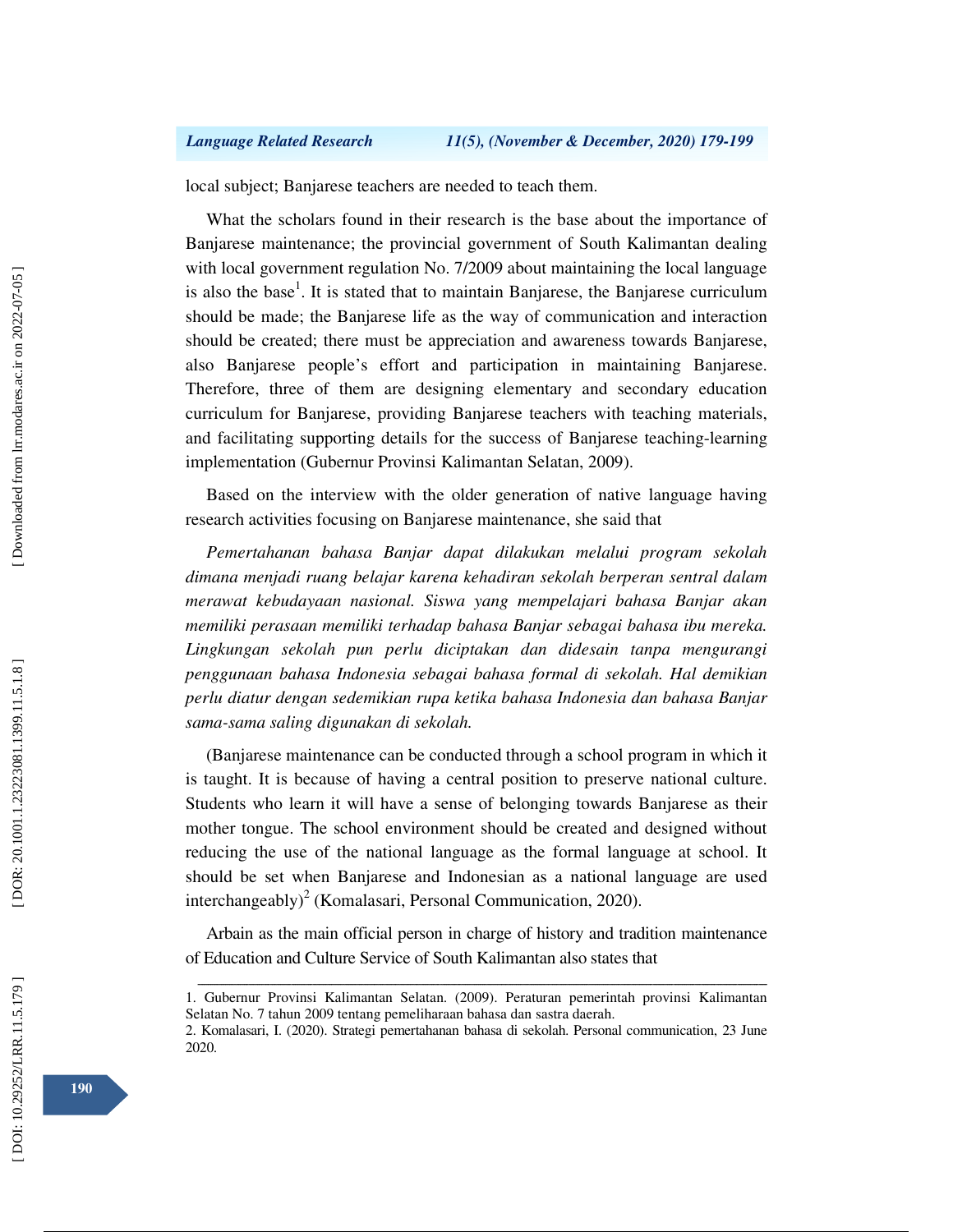*Menjadi penting untuk memasukkan bahasa Banjar dalam kesenian tradisional di kegiatan ekstrakurikuler sekolah seperti Mamadan, Bapandung, Bakisah, dan lain sejenisnya untuk kepentingan pemertahanan bahasa daerah. Selain itu, bahasa Banjar seharusnya didesain dalam kurikulum supaya dapat diajarkan di sekolah.*

(It is important to include Banjarese in traditional arts as extracurricular school programs such as *Mamanda*, *Bapandung*, *Bakisah*, and the like for local language maintenance. Besides that, Banjarese should be designed and taught at school)<sup>1</sup> (Arbain, Personal Communication, 2020).

## **5. Discussion**

The findings concerning maintaining Banjarese exposed by the scholars Banjarese should be saved from one generation to the next should be viewed the importance of local languages for the survival of the nation. Robinson et al. (2019) hold that the loss of local language use in its community means the death of the language itself. All scholars found that there is no well-planned on how Banjarese should be taught to the young generation. Again, it should be noted that Banjarese, as an indigenous language, is a reflection of the Banjarese people think, behave, and act. It is with a high culture that is produced and maintained by the ancestors. Therefore, when Banjarese is only kept by maintaining the strength of the community in which each Banjarese person speaks in Banjarese, the language commonly will die when the number of speakers decreases. This indicator is seen from the Banjarese people who will not use Banjarese because of the effect of majority languages, such as Indonesian, English, or other dominant languages in a global context. It is stated by Extra and Ya ğmur (2006) that processes of L1 erosion may occur, leading to a reduction of stylistic variation or overextension of morphosyntactic rules because of the majority language effect.

The presence of local government regulation No. 7/2009 about maintaining the local language is the hope for Banjarese people that education has a central role in maintaining the local language. However, there is no implementation of this regulation, and this does not affect empowering local language maintenance. The

ــــــــــــــــــــــــــــــــــــــــــــــــــــــــــــــــــــــــــــــــــــــــــــــــــــــــــــــــــــــــــــــــــــــــــــــــــــــــــــــــــــــــــــــــــــــــــــــــــــــــــــــــــــــــــــــــــــــــــــــــــــــــــــــــــــــــــــ 1. Arbain. (2020). Upaya pemertahanan bahasa Banjar di sekolah. Personal communication, 1 July 2020.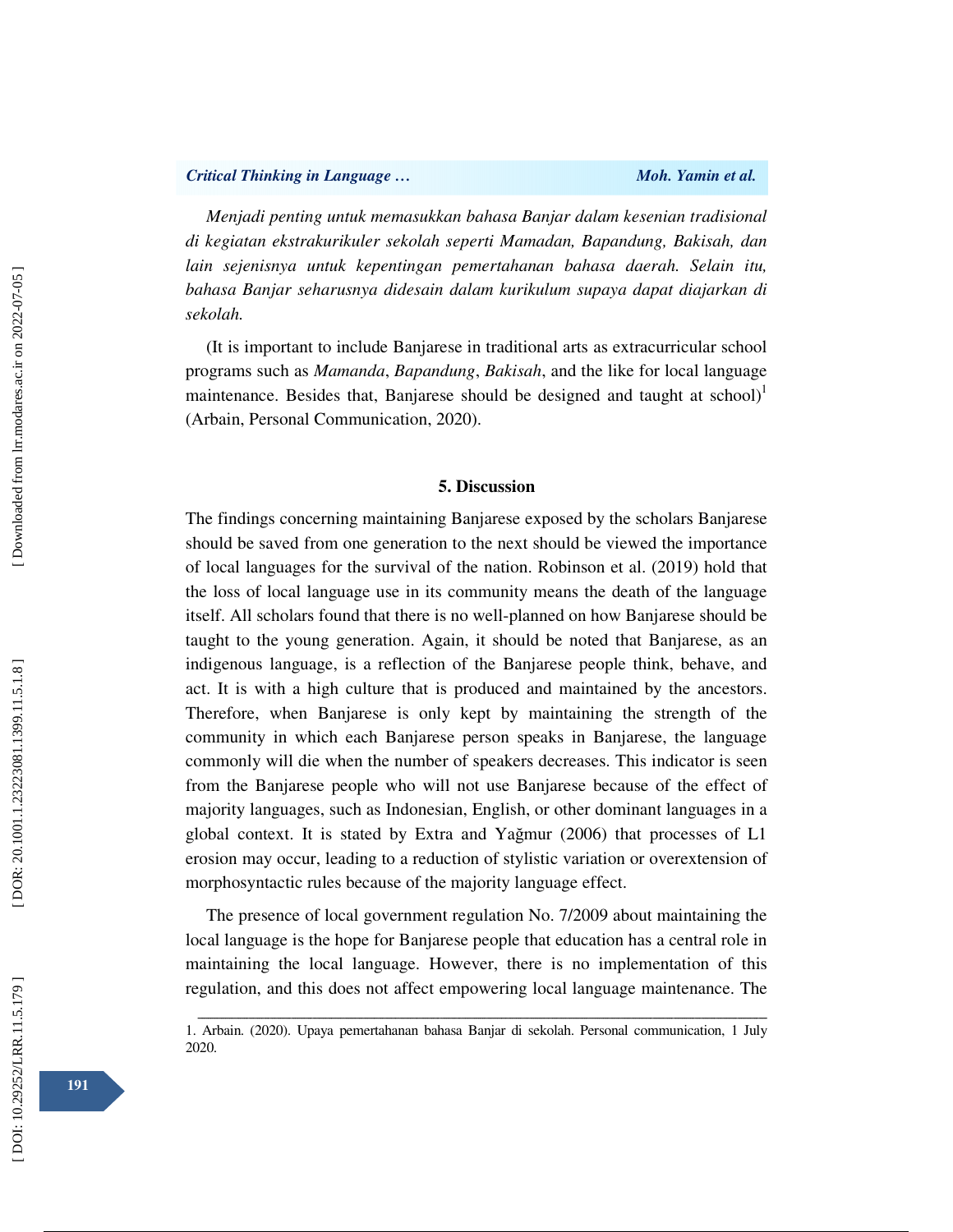weakness in language planning implemented by the local government, viewed from Macro-LP, is the trigger causing the weakness of local language maintenance when it is based on Micro-LP. Although Banjarese children speak in Banjarese, they speak because of community gathering, and it does not guarantee when they move to other places not speaking in Banjarese, the children will use Banjarese as the media of communication (Noortyani, 2011). Therefore, there should be a connecting tie between Macro-LP and Micro-LP to have the same goal in local language maintenance.

Viewed from Macro-LP, the local government should be clear and firm in preparing and providing the supporting apparatuses in local language maintenance. The supporting apparatuses are curriculum and Banjarese teachers. It is the entry point that should be conducted when all Banjarese people have the same dream to maintain Banjarese from extinction one day. Macro-LP for language maintenance is the policy effort that is conducted to produce the policy apparatus to achieve the language maintenance goal.

From the perspective of Micro-LP in which all resources should collaborate to be able to liven the education environment as the effort to maintain the local language, it is necessary to provide the learning situation that supports the goal of local language maintenance. All resources are about teaching practice, learning environment, and teaching material. Micro-LP views the three resources that have an important role in the success of local language maintenance.

Dealing with critical thinking indicators used in language planning concerning Banjarese maintenance, it should be based on the point that in which condition and situation Banjarese is endangered and should be strengthened to save Banjarese language. From the findings displayed by the scholars, Banjarese is not treated in the education environment at school where the schools do not facilitate the teaching of Banjarese to students as an effort to maintain local language although there has been local government regulation No. 7/2009 about maintaining the local language. Viewed from analysis of macro and micro LP, it is the problem causing the implementation of Banjarese maintenance not run well and it is called the entry point to come into language planning of Banjarese through critical thinking. Therefore, language planning for Banjarese maintenance should be revitalized by inviting all stakeholders in local government on behalf of local language maintenance. The discussion should deal with urgent issues of Banjarese and factors that make local language maintenance difficult to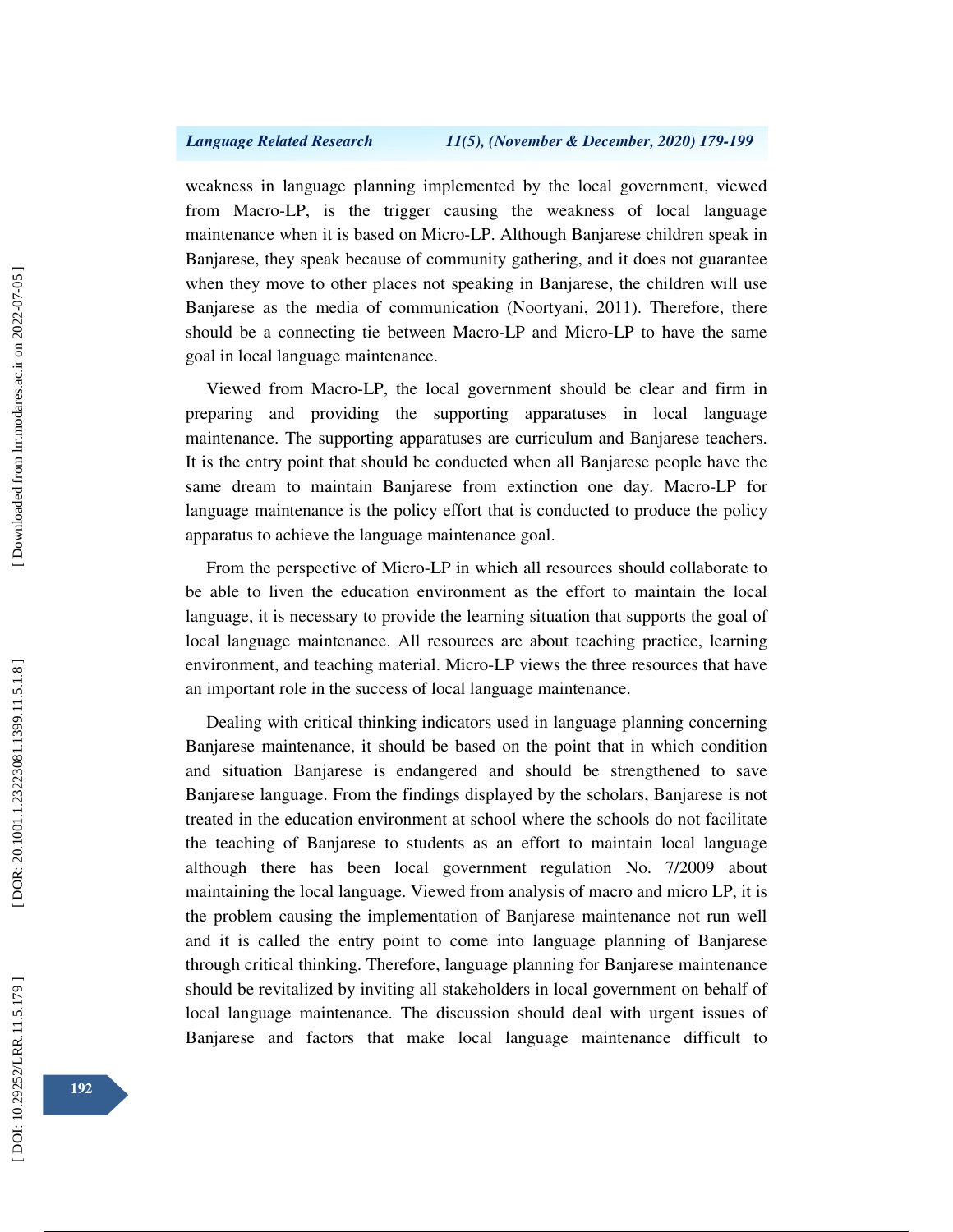## implement.

Urgent issues of Banjarese concern the presence or interference of major languages, such as Indonesian or English to the Banjarese people, and those are potential to threaten Banjarese maintenance. This current issue happens to the young generation who tend to combine local language and major language in communication. It is aimed to break and disturb local language maintenance. Also, other factors as the barriers towards local language maintenance should be anticipated. However, Banjarese people have high loyalty to their mother tongue, and it is the opportunity and strength in local language maintenance. To maintain it, the school's presence is required.

Concerning strategies used for enhancing critical thinking in language planning concerning Banjarese maintenance, it relates to language-in-education planning. It deals with access, personnel, curriculum, methodology and materials, resourcing, community, and evaluation policies. Access policy means when and who learn what language. Personnel policy refers to the in-service and pre-service training of teachers. Curriculum policy means specific teaching goals. Methodology and materials policy involves the teaching methods and teaching materials adopted in a particular period. The resourcing policy is language education finance. Community policy contains parental attitudes, funding sources, and recruiting teachers and students. Evaluation policy involves evaluation of curriculum, student success, teacher success, interest, cost-effectiveness, societal change, and basic policy (Baldauf & Kaplan, 2005; Kaplan, 2005; Kaplan & Baldauf, 2005 as cited in Yang & Yuen, 2014). It is seen from macro and micro-LP. Therefore, viewing the needs analysis in maintaining Banjarese from extinction should be conducted comprehensively. Banjarese language is not only for communication but also for saving values and norms from the ancestors, and it is very important to consider as the effort to maintain local language from extinction. It should be included in local material as a subject at school. The attendance of Banjarese subject at school colorizes the students' view of life for the interest of a sense of belonging. Its purpose is to meet the goals of language learners and their communities (Hinton, 2011).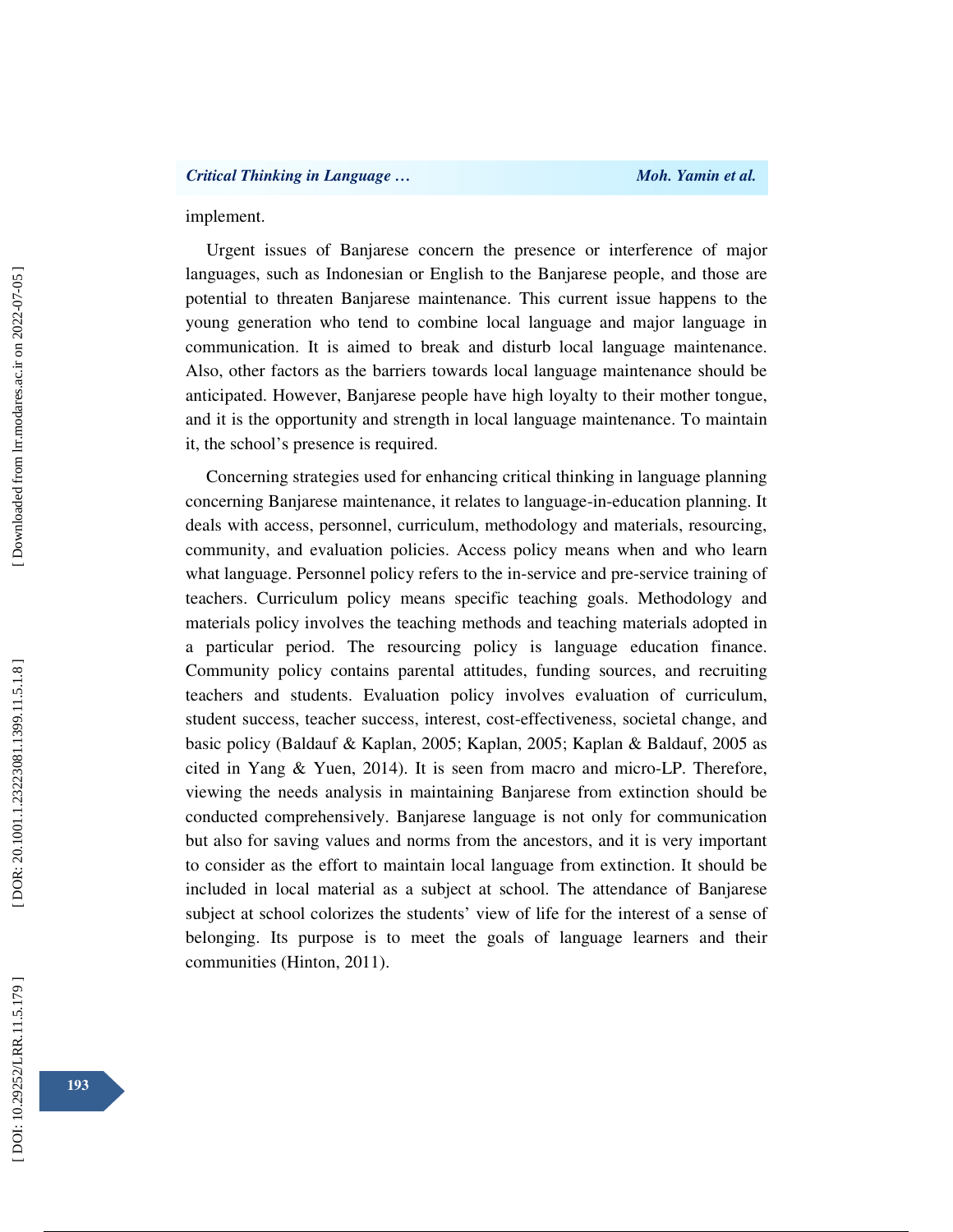#### **6. Conclusion**

Critical thinking indicators in language planning concerning Banjarese maintenance are defined through consciousness to respect and loyalty as well as to gathering in community. In order to enhance critical thinking in language planning concerning Banjarese maintenance, it is necessary to start from the upper and bottom-up. Macro-LP and Micro-LP are the starting points to discuss the strategic issues to determine indicators in designing language planning and its strategies used in implementing language planning based on the current issues taking place in the society about the condition of Banjarese language. Language planning to maintain Banjarese should be well designed so that the teaching goals are achieved. Language planners with the local government in South Kalimantan Indonesia are required to work collectively to produce teaching design, the content of Banjarese subject, and the goals that respond to the local needs to enhance Banjarese young generation towards their own mother tongue. Thus, the implication of this study does not only suit to language situation in South Kalimantan but also to all regions across Indonesia archipelago to keep the ethnic languages are maintained and spoken by the younger and future generation of the respective language.

# **Acknowledgments**

I, as the first author, express gratitude to Lembaga Pengelola Dana Pendidikan (LPDP), the Ministry of the Monetary Republic of Indonesia that facilitates me a scholarship for the Doctoral Program. My thankfulness also goes to Universitas Negeri Surabaya the venue of my study to present this research.

#### **Disclosure statement**

No potential conflict of interest was reported by the authors.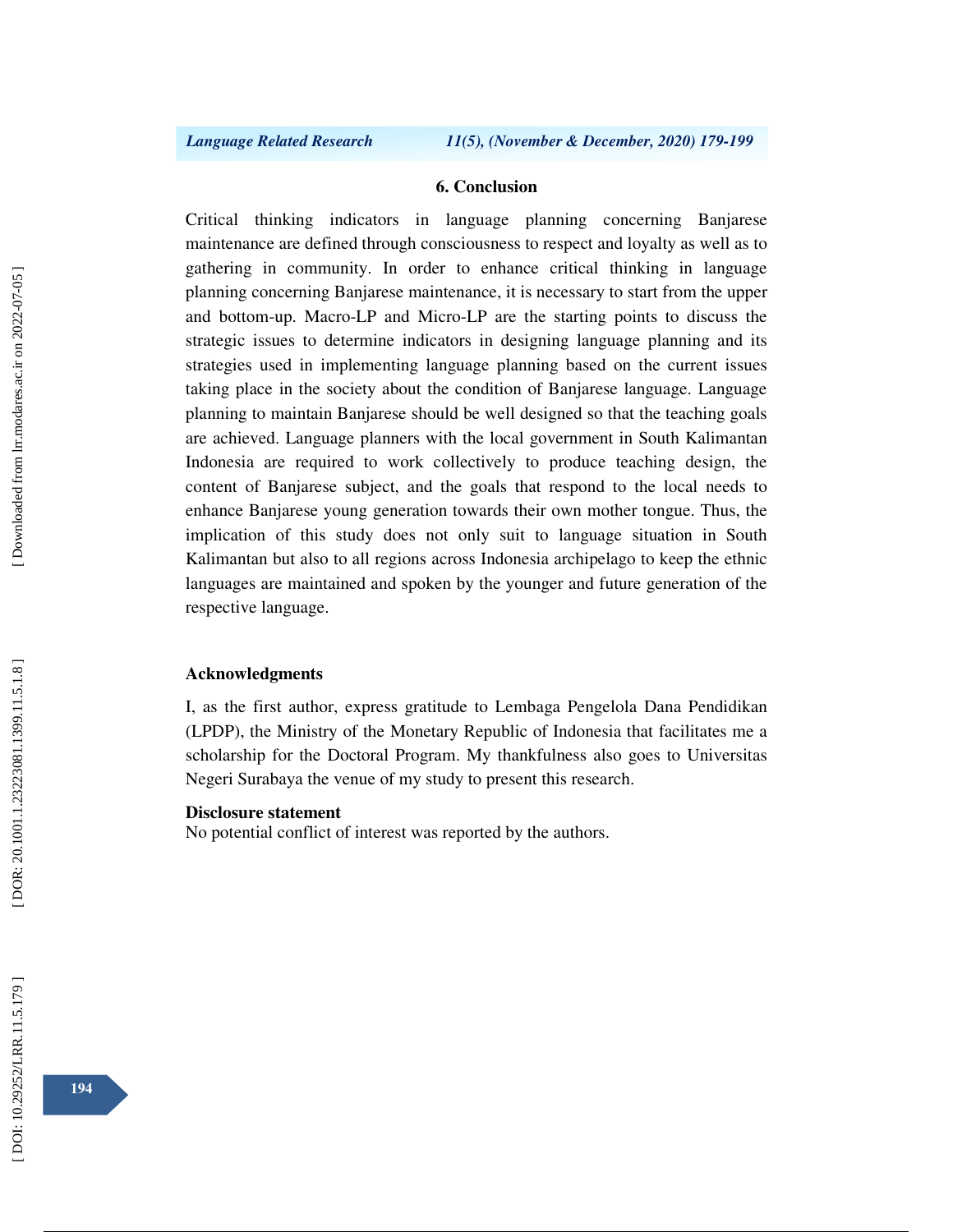### **References**

- Ab Kadir, M. A. (2016). Critical thinking and learner diversity in the Australian curriculum: Implications and epistemological tensions. *International Journal of Pedagogies and Learning*, *11*(3), 225-237.
- Al-qahtani, E. M. (2019). Critical thinking pedagogy: using textbooks evaluation and content analysis techniques for Saudi University students. *International Journal of Linguistics, Literature and Translation (IJLLT)*, *2*(5), 239-244.
- Asemota, H. E. (2015). Language, the individual, society and culture constitute: A unique approach, congenial for language teachers. *British Journal of English Linguistics*, *3*(3), 14-22.
- Baldauf, R. B. J., & Kaplan, R. B. (2005). Language-in-education policy and planning. In E. Hinkel (Ed.), *Handbook of research in second language teaching and learning* (pp. 1-1169). Lawrence Erlbaum.
- Be ćirovi ć, S., Hodži ć, F., & Brdarevi ć Čeljo, A. (2019). Critical thinking development in the milieu of high school education. *European Journal of Contemporary Education*, *8*(3), 469-482.
- Chivhanga, E. (2013). Language planning In Zimbabwe: The use of indigenous languages (Shona) as a medium of instruction in primary schools. *IOSR Journal of Humanities and Social Science*, *12*(5), 58-65.
- Extra, G., & Ya ğmur, K. (2006). Migration and language planning. *Encyclopedia of Language & Linguistics*, (1994), 133-137.
- Farid, R. N. (2012). Bahasa Banjar: Its varieties and characteristics: A conceptual description of bahasa Banjar in sociolinguistic point of view. In A. Suyanto, Mualimin, & Prihantoro (Eds.), *Language Maintenance and Shift II*.
- Fauzi, I. (2008). Pemertahanan bahasa Banjar. In *Seminar antar bangsa: Dialekdialek Austronesia di nusantara III* (pp. 435-447).
- Ferguson, G. (2006). *Language planning and education*. *Language planning and education*. Edinburgh University Press Ltd.
- Hamied, F. A., & Musthafa, B. (2019). Policies on language education in Indonesia. *Indonesian Journal of Applied Linguistics*, *9*(2), 308-315.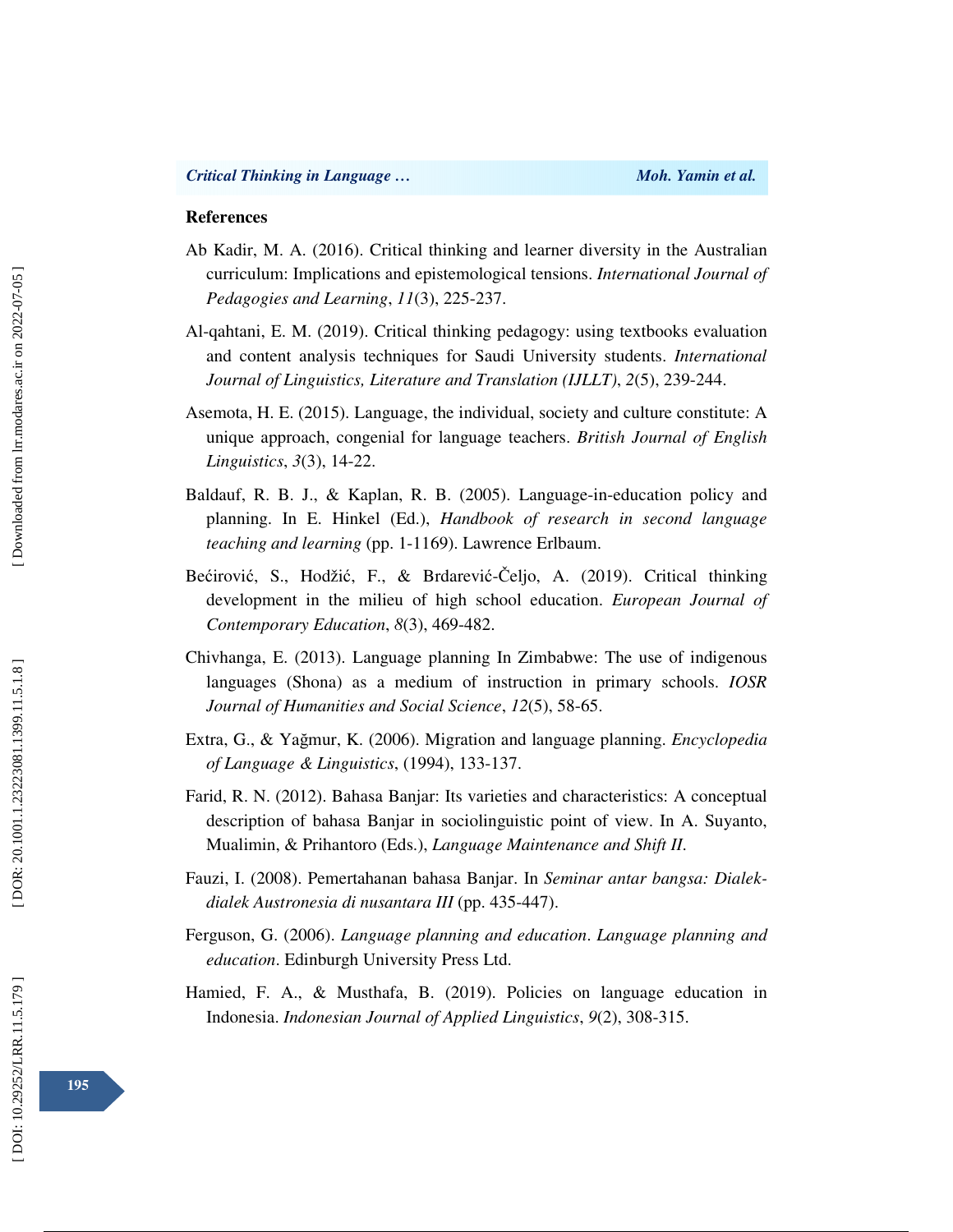- Hatano, K. (2013). Makiguchian perspectives in language policy and planning. *Journal of Language, Identity and Education*, *12*(1), 50-60.
- Hermes, M., Bang, M., & Marin, A. (2012). Designing indigenous language revitalization. *Harvard Educational Review*, *82*(3), 381-438.
- Hinton, L. (1994). *Flutes of fire: Essays on California Indian languages*. Heyday Books.
- Hinton, L. (2011). Language revitalization and language pedagogy: New teaching and learning strategies. *Language and Education*, *25*(4), 307-318.
- Hodges, R., & Prys, C. (2019). The community as a language planning crossroads: Macro and micro language planning in communities in Wales. *Current Issues in Language Planning*, *20*(3), 207-225.
- Kaemanje, E. L., Thomas, K., Shaddai, J., & Hernen, T. (2017). Measuring the effectiveness of critical literacy as an instructional method. *Journal of College Literacy and Learning*, *43*, 36-54.
- Kaplan, R. B. (2005). Is language-in-education policy possible? In D. Cunningham & A. Hatoss (Eds.), *An international perspective on language policies, practices and proficiencies* (Vol. 37, pp. 1-420). Fédération Internationale des Professeurs de Langues Vivantes (FIPLV).
- Kaplan, R. B., & Baldauf, R. B. (1997). *Language planning: From practice to theory*. Multilingual Matters Ltd.
- Kennedy, C. (1982). Language planning. *Language Teaching*, *15*(4), 264-284.
- Kheng, C. C. S., & Baldauf, R. B. (2011). Micro language planning. In E. Hinkel (Ed.), *Handbook of research in second language teaching and learning* (Vol. II, pp. 936-951). Routledge.
- Kirkness, V. (2000). The preservation and use of our languages: Respecting the natural order of the creator. In *Proceedings of the nnual Conference on Stabilizing Indigenous Languages* (pp. 17-23). Retrieved from http://jan.ucc.nau.edu/~jar/ILAC/ILAC\_2.pdf
- Komalasasi, I., & Rusdiana, I. (2017). Upaya pemertahanan bahasa. In *2nd NEDS Proceedings* (pp. 105-112).

Kridalaksana, H. (1993). *Kamus linguistik*. Gramedia Pustaka Utama.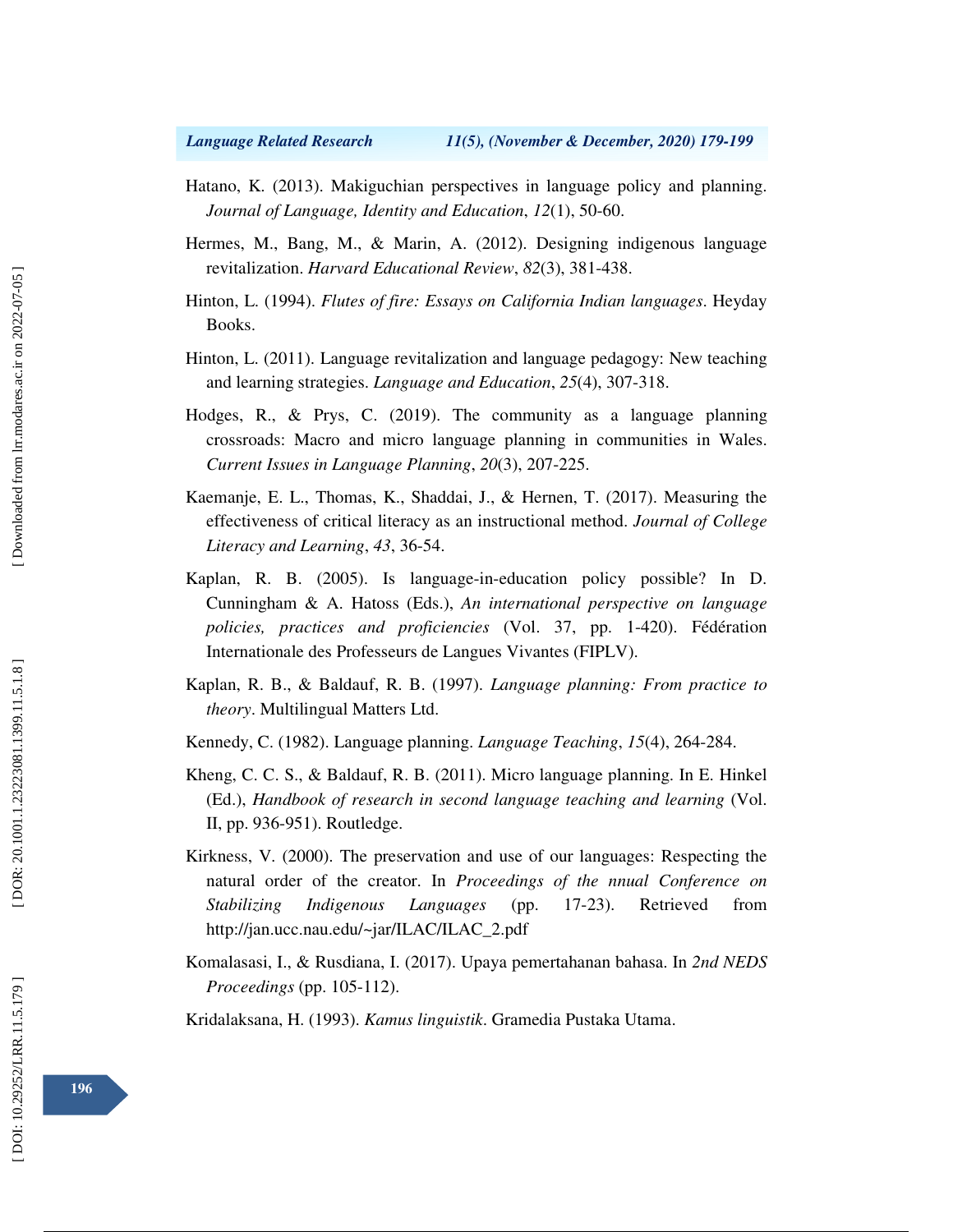- Krippendorff, K. (2004). *Content analysis: An introduction to its methodology* (2nd ed.). Sage Publications, Inc.
- Liddicoat, A. J., & Taylor-Leech, K. (2014). Micro language planning for multilingual education: Agency in local contexts. *Current Issues in Language Planning*, *15*(3), 237-244.
- Lindström, E. (2007). Language planning and policy: Issues in language planning and literacy. In A. J. Liddicoat (Ed.), *Language Planning and Policy: Issues in Language Planning and Literacy*. Multilingual Matters Ltd.
- Mahayanti, N. W. S., & Madya, S. (2020). The development of language policy and language education in Indonesia. *The Asian EFL Journal*, *27*(2.2), 5-30.
- Mbete, A. M. (2010). Strategi pemertahanan bahasa-bahasa nusantara. In *Seminar nasional pemertahanan bahasa nusantara* (pp. 1-11).
- Noortyani, R. (2011). Sikap positif masyarakat Banjar terhadap bahasa Banjar di Kalimantan Selatan. In *Bahasa dan & sastra Indonesia: Konservasi dan pendidikan karakter* (pp. 231-217).
- Nyati-Saleshando, L. (2019). Shiyeyi language planning in Botswana: International connections and local imperatives. *Journal of Language, Identity and Education*, *18*(3), 176-189.
- Paauw, S. (2009). One land, one nation, one language: An analysis of Indonesia's national language policy, *1*, 2-16.
- Pauwels, A. (2016). *Language maintenance and shift*. Cambridge University Press.
- Reyhner, J. (1999). Some basics of indigenous language revitalization. In *The 5th Annual Stabilizing Indigenous Languages Symposium* (pp. V-XX). Retrieved from

http://files.eric.ed.gov/fulltext/ED428923.pdf%0Ahttp://jan.ucc.nau.edu/~jar/R IL\_Contents.html

Robinson, C., Anh, T., & Vu, T. (2019). Literacy, languages and development in Africa: A policy perspective. *International Review of Education*, *65*(3), 443- 470.

Setiawan, S. (2001). *Language shift in a bilingual community: The case of*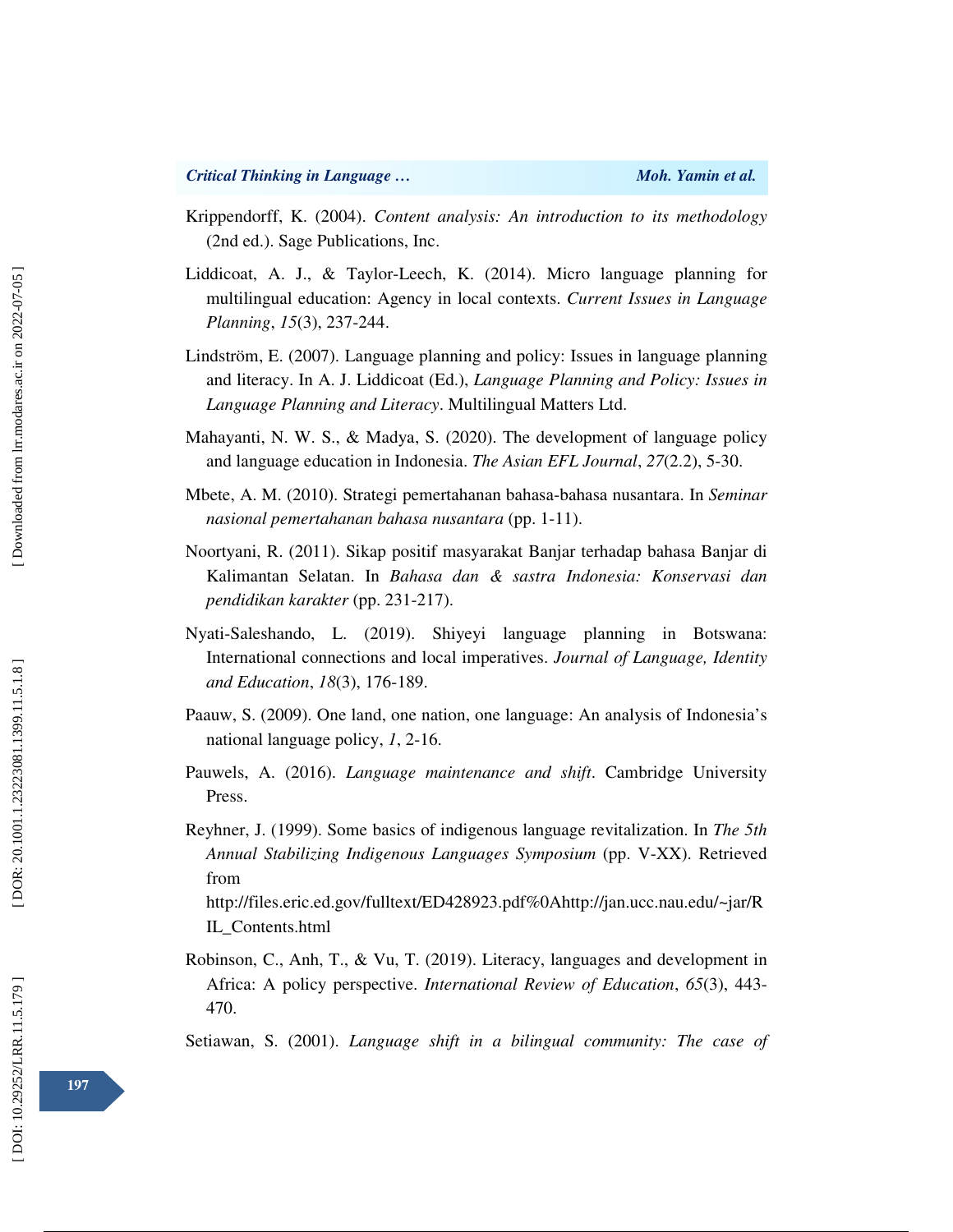# *Language Related Research 11(5), (November & December, 2020) 179-199*

*Javanese in Surabaya, East Java*. Auckland University.

- Setiawan, S. (2020). Shifting from ethnic language among younger generation in a metropolitan city in Indonesia. *The Asian ESP Journal*, *16*(2.1), 110-129.
- Taylor-Leech, K., & Benson, C. (2017). Language planning and development aid the (in)visibility of language in development aid discourse. *Current Issues in Language Planning*, *18*(4), 339-355.
- Tondo, F. H. (2009). Kepunahan bahasa-bahasa daerah: Faktor penyebab dan implikasi etnolinguistis. *Jurnal Masyarakat & Budaya*, *11*(10), 277-296.
- VanderLind, R. (2018). A sociocultural, semiotic, and cognitive model of postsecondary literacy. *Journal of College Literacy and Learning*, *44, 62-77.*
- Yang, J., & Yuen, C. K. (2014). College English teaching methodology and language planning: A pilot study in Hefei, China. *Procedia - Social and Behavioral Sciences*, *118*, 495-502.
- Zein, S. (2017). Language in education policy on primary EFL: The case of Indonesia. *International Journal of Pedagogies and Learning*, *12*(2), 133-146.